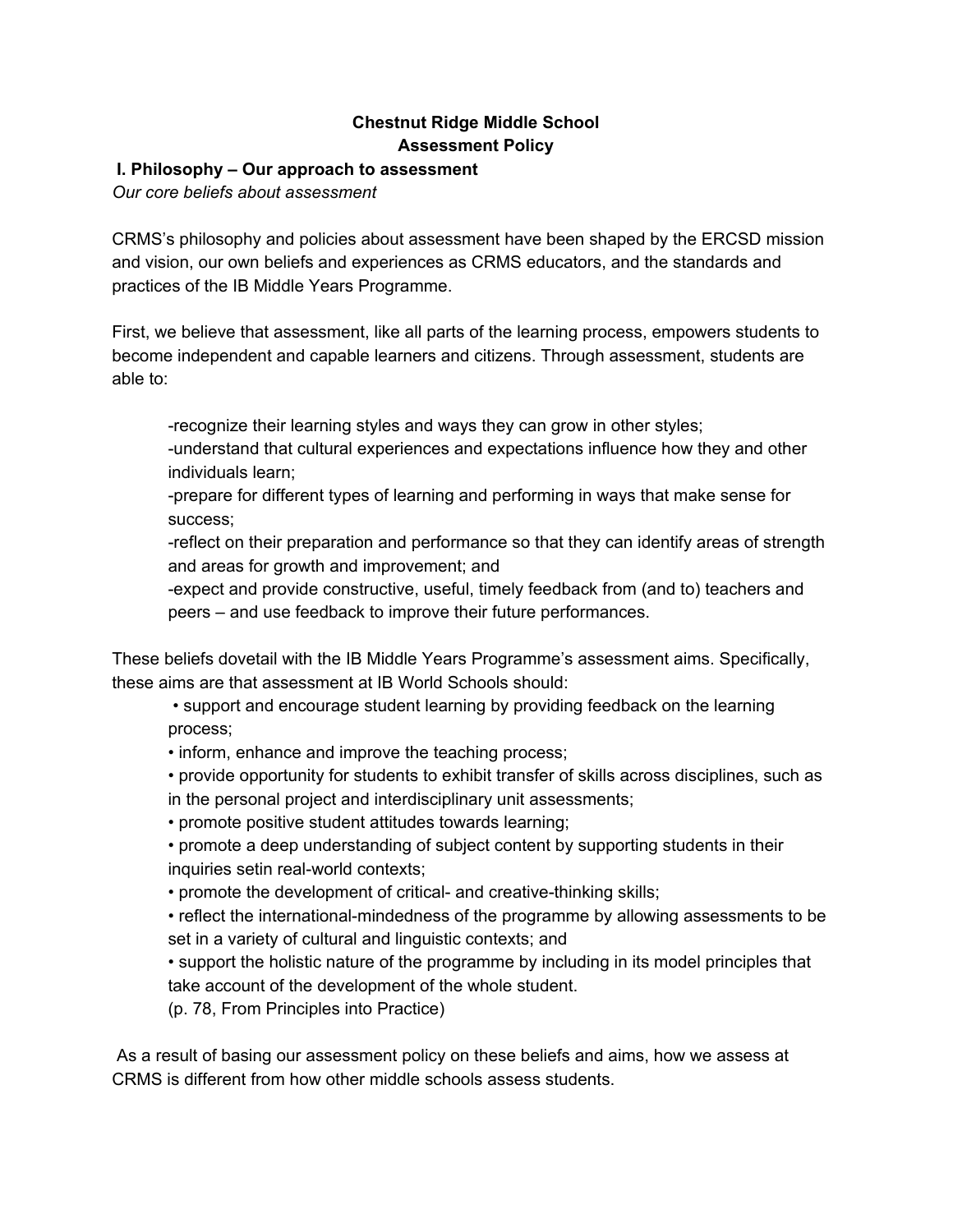#### **Assessments, defined**

At CRMS, we believe that "assessment" means more than tests and quizzes and scores. Instead, we define "assessments" more broadly, as important tools in developing students' skills and knowledge. They provide valuable feedback to students, parents, and teachers about students' progress throughout the learning process.

We distinguish between two types of assessment, formative and summative:

| Formative assessment is assessment for<br>learning.                                                                                                                                                      | <b>Summative assessment</b> is assessment of<br>learning.                                                                                                                                    |
|----------------------------------------------------------------------------------------------------------------------------------------------------------------------------------------------------------|----------------------------------------------------------------------------------------------------------------------------------------------------------------------------------------------|
| Formative assessments are used by teachers<br>and students as evidence for: deciding how<br>students are doing in their learning, what they<br>still need to accomplish, and how they can<br>achieve it. | It is used to evaluate student achievement. In<br>other words, it is what you probably know<br>assessment to be: a way to measure how<br>much a student learned during a period of<br>study. |
| Formative assessment might include practice<br>or rehearsal of skills students will need to<br>perform on summative assessments.                                                                         | Summative assessments might include tests<br>or papers, but they could also include<br>projects, presentations, or other creative ways<br>for students to convey their learning.             |
| <b>Examples:</b>                                                                                                                                                                                         | <b>Examples:</b>                                                                                                                                                                             |
| -graphic organizers                                                                                                                                                                                      | -formal debates                                                                                                                                                                              |
| -vocab drills                                                                                                                                                                                            | -labs                                                                                                                                                                                        |
| -quizzes                                                                                                                                                                                                 | -projects                                                                                                                                                                                    |
| -essay outlines                                                                                                                                                                                          | -essays                                                                                                                                                                                      |
| -quickwrites                                                                                                                                                                                             | -presentations                                                                                                                                                                               |

## **How assessment fits into teaching and learning at CRMS**

Teachers design their courses' units of study backwards – that is, they begin by identifying the unit objectives for a particular unit (what concepts, content, and skills students should know and be able to work with/do), then they design summative assessments.

From there, teachers create formative assessments, and then, after all of that planning and creating, they develop the day-to-day lessons for that unit. We do things this way so that every lesson and every day of learning is aligned to learning goals. This helps students to make sense of their learning, by framing their everyday learning with bigger goals and objectives.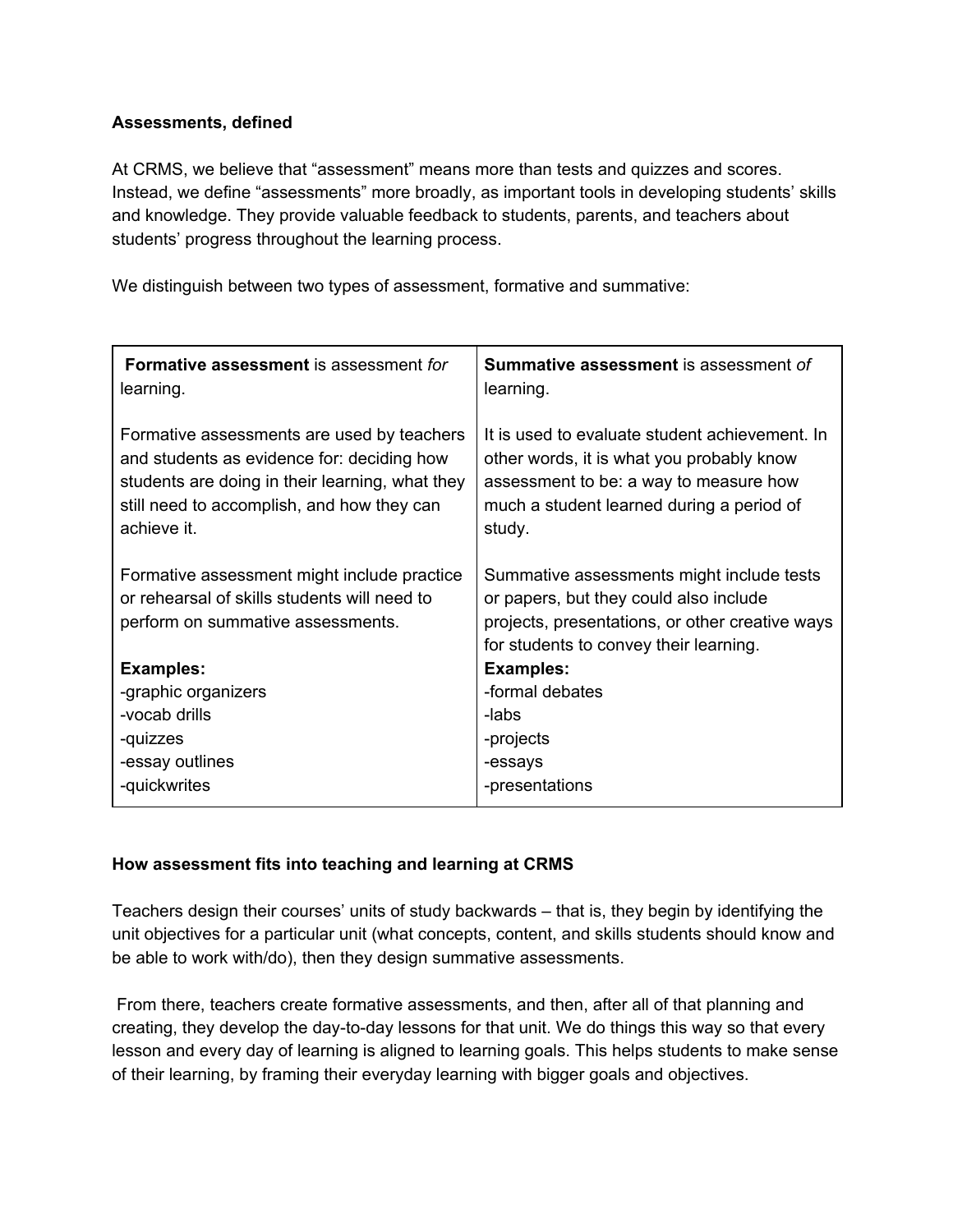| <b>Unit Plan</b>                                                                                                                                                                                     | <b>Formative Assessment</b>                                                                                                            | <b>Summative Assessment</b>                                                                                                                                                   |
|------------------------------------------------------------------------------------------------------------------------------------------------------------------------------------------------------|----------------------------------------------------------------------------------------------------------------------------------------|-------------------------------------------------------------------------------------------------------------------------------------------------------------------------------|
| (daily lessons)                                                                                                                                                                                      | (during unit)                                                                                                                          | (end of unit)                                                                                                                                                                 |
| - Focused on meaningful<br>development of content and<br>skills<br>- Centered on goals:<br>objectives, criteria rubrics,<br>conceptual understandings,<br>approaches to learning,<br>learner profile | - Tools of teaching and<br>learning<br>- Guides for modifying unit<br>- Measures of student<br>progress toward goals and<br>objectives | - Performance-based<br>evaluation of understanding<br>and skills<br>- Level of achievement<br>assigned based on criteria<br>rubrics: How well did student<br>meet objectives? |

# **Assessment in Action at CRMS:**

The single most important aim of MYP assessment is to support and encourage student learning. This means that teachers gather and analyze information on student performance and provide Criteria, Objectives, and Rubrics Key/related concepts, global context, statement of inquiry, unit questions, approaches to learning, learner profile Development of Unit Assessments (and then Unit Plan) Unit Plan (daily lessons in a unit of study) Formative Assessments (during unit) Summative Assessment (end of unit) feedback to students to help them to be empowered to improve their performance. It also means that students have a responsibility to evaluate their own progress using self-assessment and reflection. Through all of this, students develop effective critical-thinking and reflection skills.

Assessment in the MYP is called a **criterion-related** model. Student work is assessed against criteria, or broad skill areas, in each subject. Every subject at CRMS has four criteria for assessment; for each individual criterion, the highest level of achievement is 8.

The reason that this is so helpful is because before they do any work, students know what needs to be done in order to reach a high level of achievement. It also allows teachers to explain expectations in ways that are clear and consistent.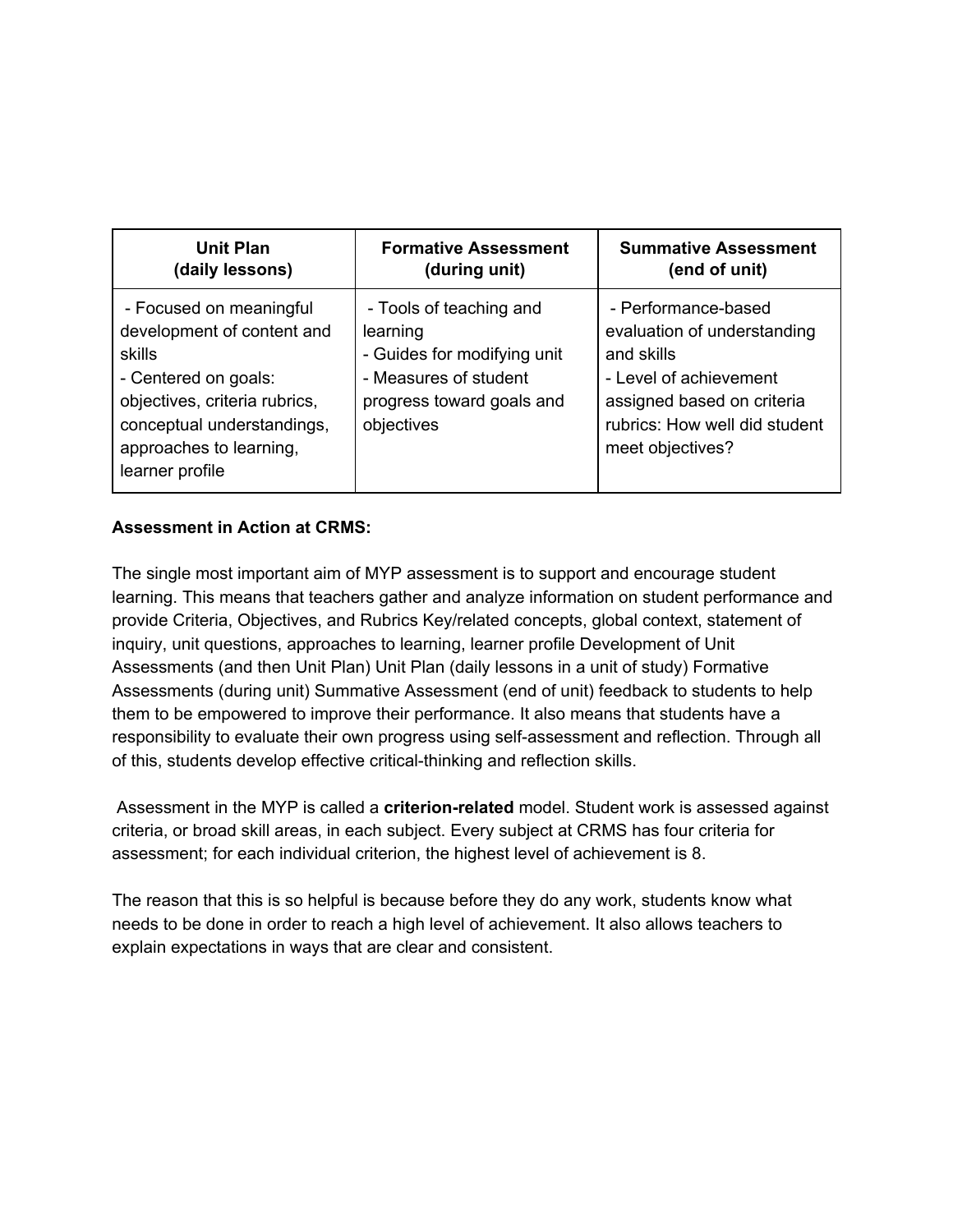## **Assessment Recording and Reporting Process**



| 5. At the end of the quarter, | 6. The criterion levels in each | 7. Quarter grades are           |
|-------------------------------|---------------------------------|---------------------------------|
| each teacher analyzes         | subject are then added          | communicated in report          |
| students' individual scores   | together to give a score total  | cards, which include            |
| and uses a best fit approach  | for that subject. This is then  | individual criterion scores for |
| to award a level of           | converted to an overall final   | each subject, as well as an     |
| achievement for each          | grade (out of 7) using the      | overall score for each          |
| criterion.                    | MYP grade boundary table.       | subject.                        |

II. How Assessment Works at CRMS

## *Key Points*

1. Assessment at CRMS is criterion-related;. Please see Appendix A for the complete lists of MYP subject criteria.

2. Percentages are not used in criterion-related assessment, and therefore are not used at CRMS. Levels of achievement in assessment criteria, therefore, do not translate to percentages.

3. Formative assessment is used for practicing skills, learning content, and developing understanding. Summative assessment is used for showcasing mastery of skills, content, and understanding.

4. Each assessment must allow students to reach the highest levels of achievement on a given criterion rubric. In other words, students should be able to reach an "8" on each assessment they are assigned (though not all students will achieve that level).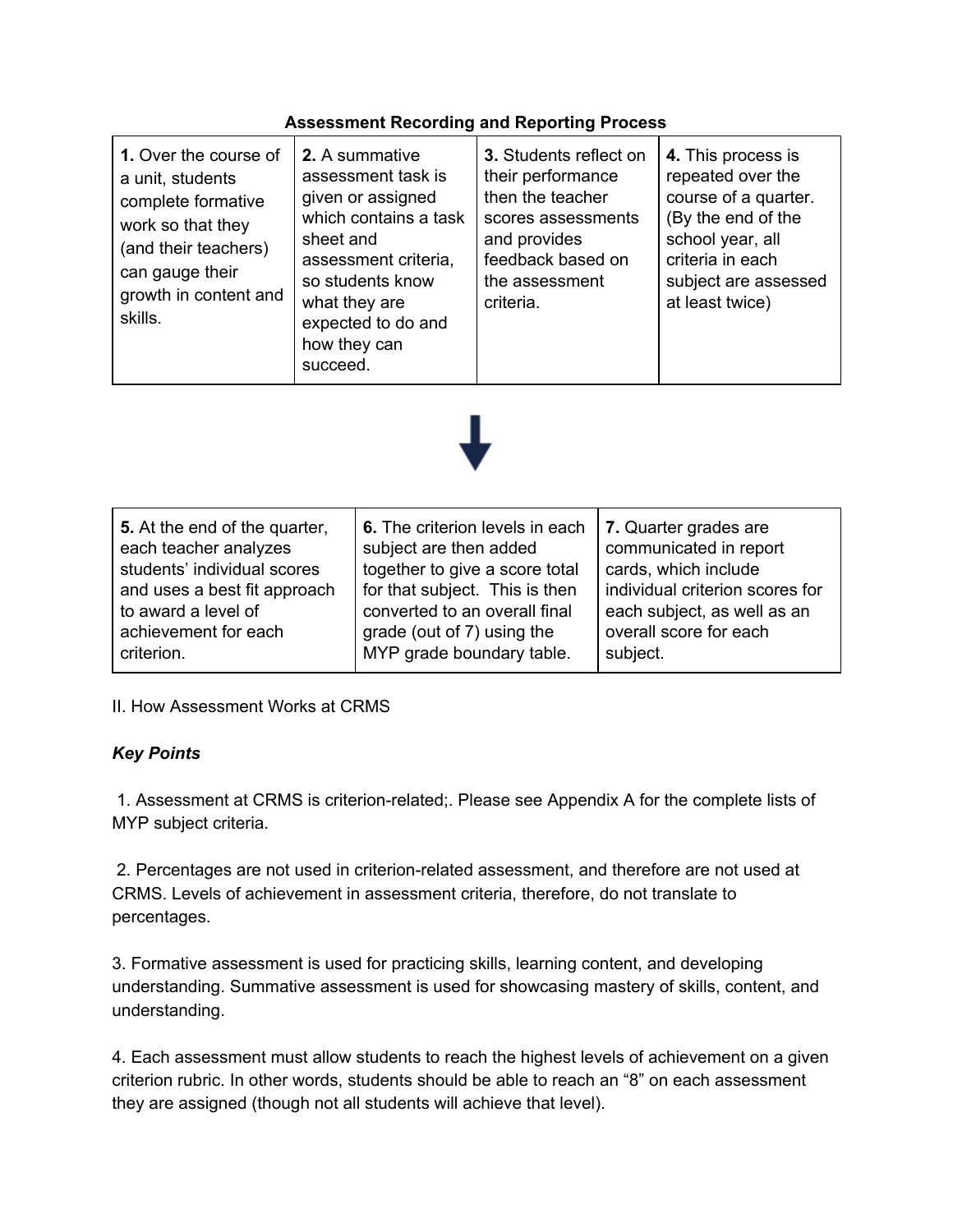5. For the MYP, students are provided with their own copies of MYP criteria for each subject and year. These rubrics are used to assess formative work. For summative assessments, teachers tell students in advance which criteria will be assessed, and provide students with task-specific rubrics that clarify how the criteria apply to the task.

Task-specific assessment rubrics are developed and applied to all summative assessment tasks. These rubrics should link the subject criteria's level of achievement descriptors with task-specific clarifications.

A well-constructed rubric should:

-Be clear to students;

-Provide clear, measurable evidence of learning for the assigned task; and -Link generic descriptors and their command terms to task-specific clarifications.

6. The final level of achievement for MYP courses is a 7.

a. Each subject's four criteria have a maximum level of 8.

b. To determine the level of achievement (grade) in a given course, add up a student's levels of achievement in each criterion.

C. Then, apply the MYP Boundary Guidelines to that total to determine the final level out of 7.

7. Final levels of achievement in grades are determined using a best-fit model. Here's how that works (taken directly from From Principles into Practice, 2014, p. 83):

When applying the assessment criteria to student performance, the teacher should determine whether the [rubric's] first descriptor describes the performance. If the student work exceeds the expectations of the first descriptor, the teacher should determine whether it is described by the second descriptor. This should continue until the teacher arrives at a descriptor that does not describe the student work; the work will then be described by the previous descriptor. In certain cases, it may appear that the student has not fulfilled all of the descriptors in a lower band but has fulfilled some in a higher band. In those cases, teachers must use their professional judgment in determining the descriptor that best fits the student's performance.

8. Feedback to students should be prompt and constructive. Its purpose is to provide students with ways that they can improve performance on the way to mastering content and skills.

9. Teachers keep a clear and accurate record of all assessments in Eschool. For the MYP, formative assessments should reflect criteria that are assessed on the summative assessment that follows them. Both formative and summative assessments will occur within an academic quarter.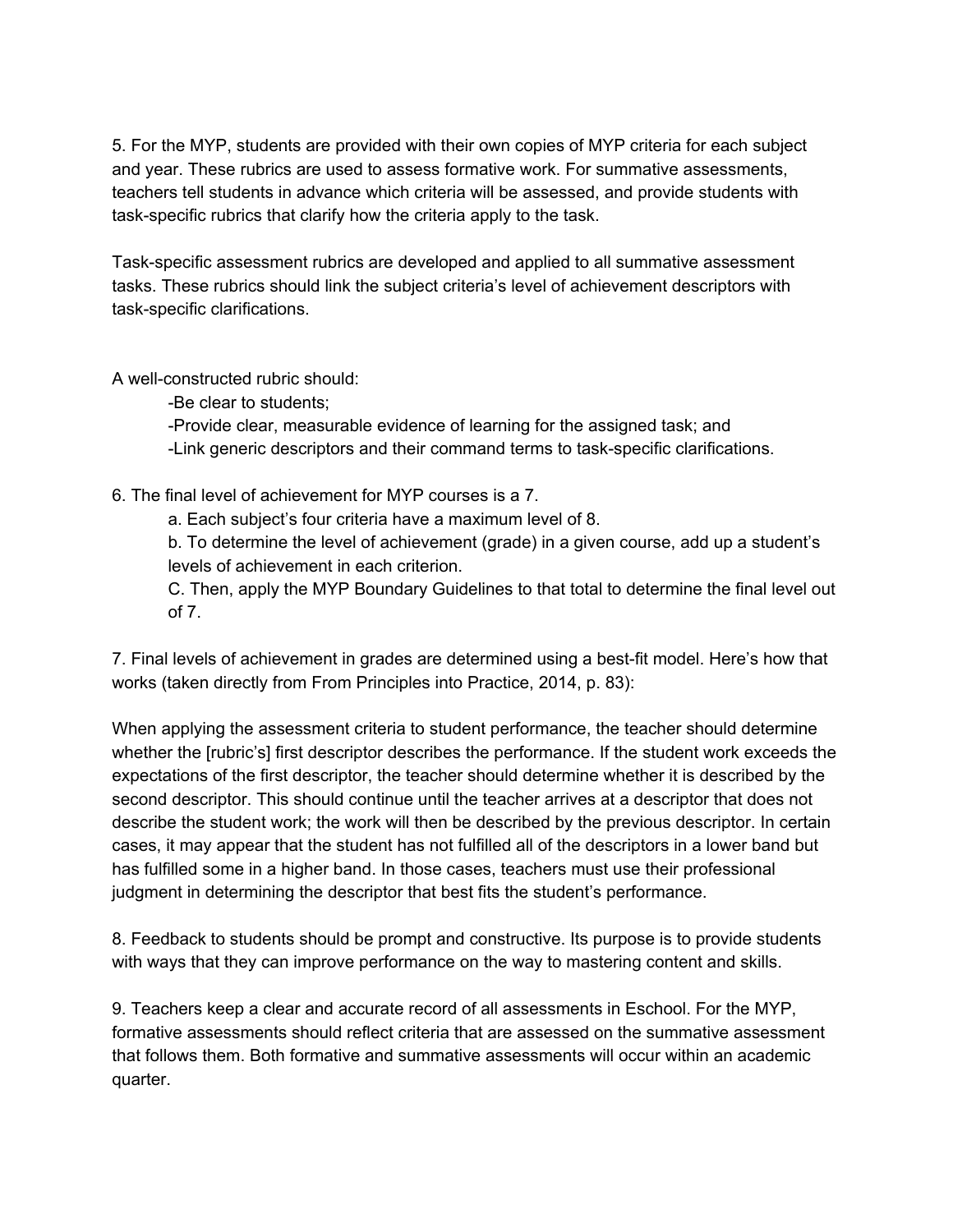#### 10. Progress reports and report cards

Student progress is reported eight times per academic year: four times via progress reports, and four times via report cards. Progress reports are issued in October, December, March, May, while report cards are issued at the end of each academic quarter (November, late January-early February, April, June).

The main difference between these two reports is that the progress reports will provide information about your child's progress utilizing International Baccalaureate language give details about students' Approaches to Learning and International Baccalaureate Learner Profiles, while report cards give details about academic assessments and progress.

This policy has been developed and revised in a collaborative setting. Schools with MYP programs already implemented have been consulted, and CRMS teachers from across the disciplines and grade levels have been approached for ideas and feedback regarding the major components. These meetings have taken place during formal grade level team time, department meetings, and faculty meetings. **Appendices**

| <b>MYP Subject Criteria</b> | A                                          | B                                           | С                            | D                                                    |
|-----------------------------|--------------------------------------------|---------------------------------------------|------------------------------|------------------------------------------------------|
| Language & Literature       | Analyzing                                  | Organizing                                  | Producing text               | Using language                                       |
| Language Acquisition        | Comprehending<br>spoken and<br>visual text | Comprehending<br>written and visual<br>text | Communicating                | Using language                                       |
| Individuals & Societies     | Knowing and<br>understanding               | Investigating                               | Communicating                | Thinking critically                                  |
| Sciences                    | Knowing and<br>understanding               | Inquiring and<br>designing                  | Processing and<br>evaluating | Reflecting on the<br>impacts of<br>science           |
| <b>Mathematics</b>          | Knowing and<br>understanding               | Investigating<br>patterns                   | Communicating                | Applying<br>mathematics in<br>real-world<br>contexts |
| Arts                        | Knowing and<br>understanding               | Developing skills                           | Thinking creatively          | Responding                                           |
| Physical & Health Education | Knowing and<br>understanding               | Planning for<br>performance                 | Applying and<br>performing   | Reflecting and<br>improving<br>performance           |
| Design                      | Inquiring and<br>analyzing                 | Developing ideas                            | Creating the<br>solution     | Evaluating                                           |

## **Appendix A. MYP Subject Criteria**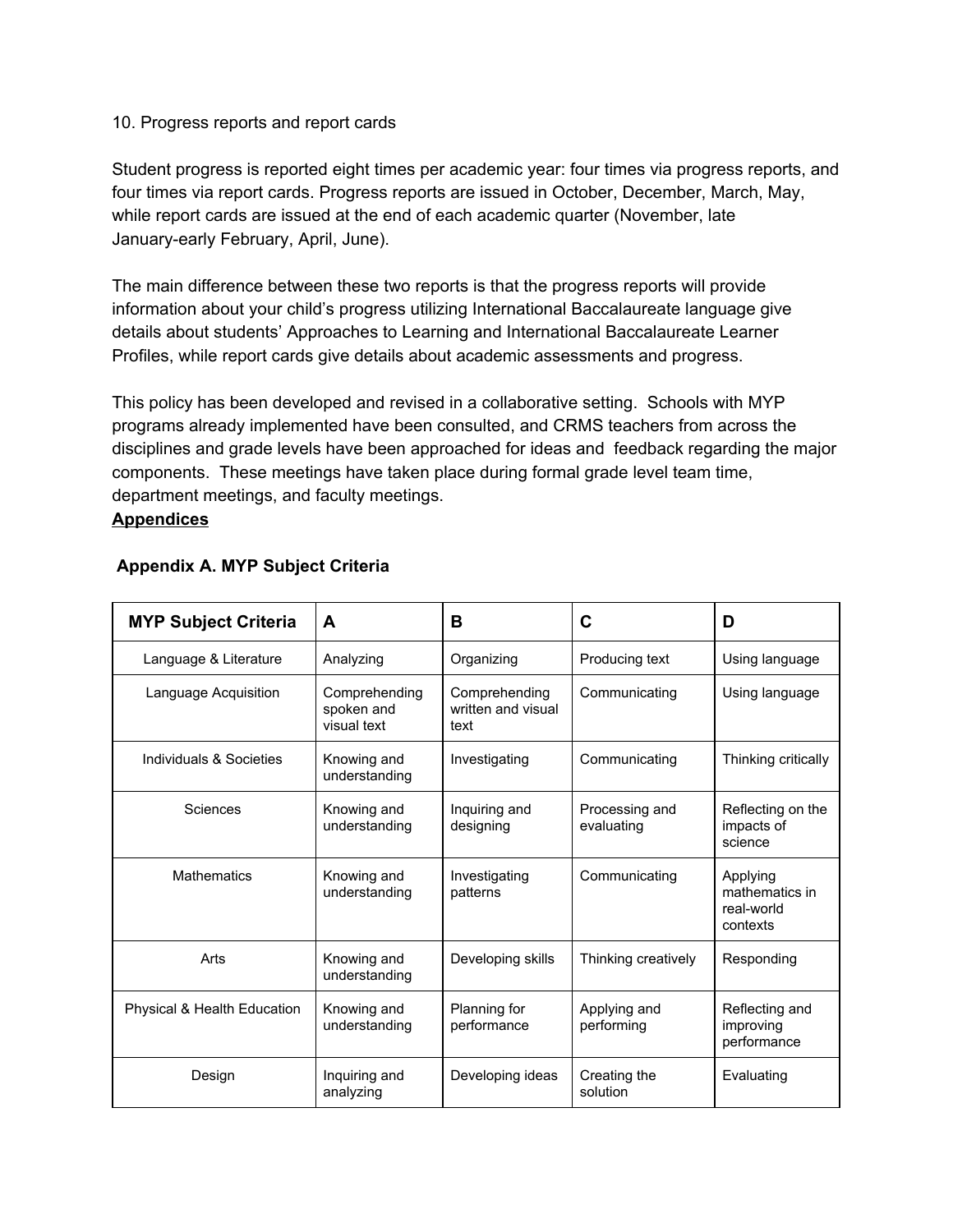| <b>MYP Projects</b> | Investigating             | Planning     | <b>Taking Action</b> | Reflecting |
|---------------------|---------------------------|--------------|----------------------|------------|
| Interdisciplinary   | Disciplinary<br>grounding | Synthesizing | Communicating        | Reflecting |

# **Appendix B. CRMS Final Grades and Descriptors**

In order to better support students as they develop effective work habits and reflective practices, an additional category for assessment, called "Formative Performance," has been added to CRMS assessment.

Teachers use formative assessments to check progress, provide student and teacher feedback, and inform instruction towards summative assessments.

Students use feedback on formative assessments to reflect on and modify goals for growth in curricular standards and objectives.

Similar to the criteria in each subject, formative performance will have a maximum achievement level of 8.

| Criterion A | Summative Scores (8 pt. rubric) |
|-------------|---------------------------------|
| Criterion B | Summative Scores (8 pt. rubric) |
| Criterion C | Summative Scores (8 pt. rubric) |
| Criterion D | Summative Scores (8 pt. rubric) |
| Total       | 32 points                       |

Then, overall academic grades are determined based on the following chart:

## **FINAL GRADE BOUNDARIES**

(To determine an overall grade in a given course: add up a student's scores in each of the four criteria and the formative performance category, and find that total in the "Boundary Guidelines" column in this chart. Then, look to the left (the "Grade" column) to see the overall course grade.)

| (GPA) | Grade   Boundary<br>  Guidelines | <b>Descriptor</b> |
|-------|----------------------------------|-------------------|
|       |                                  |                   |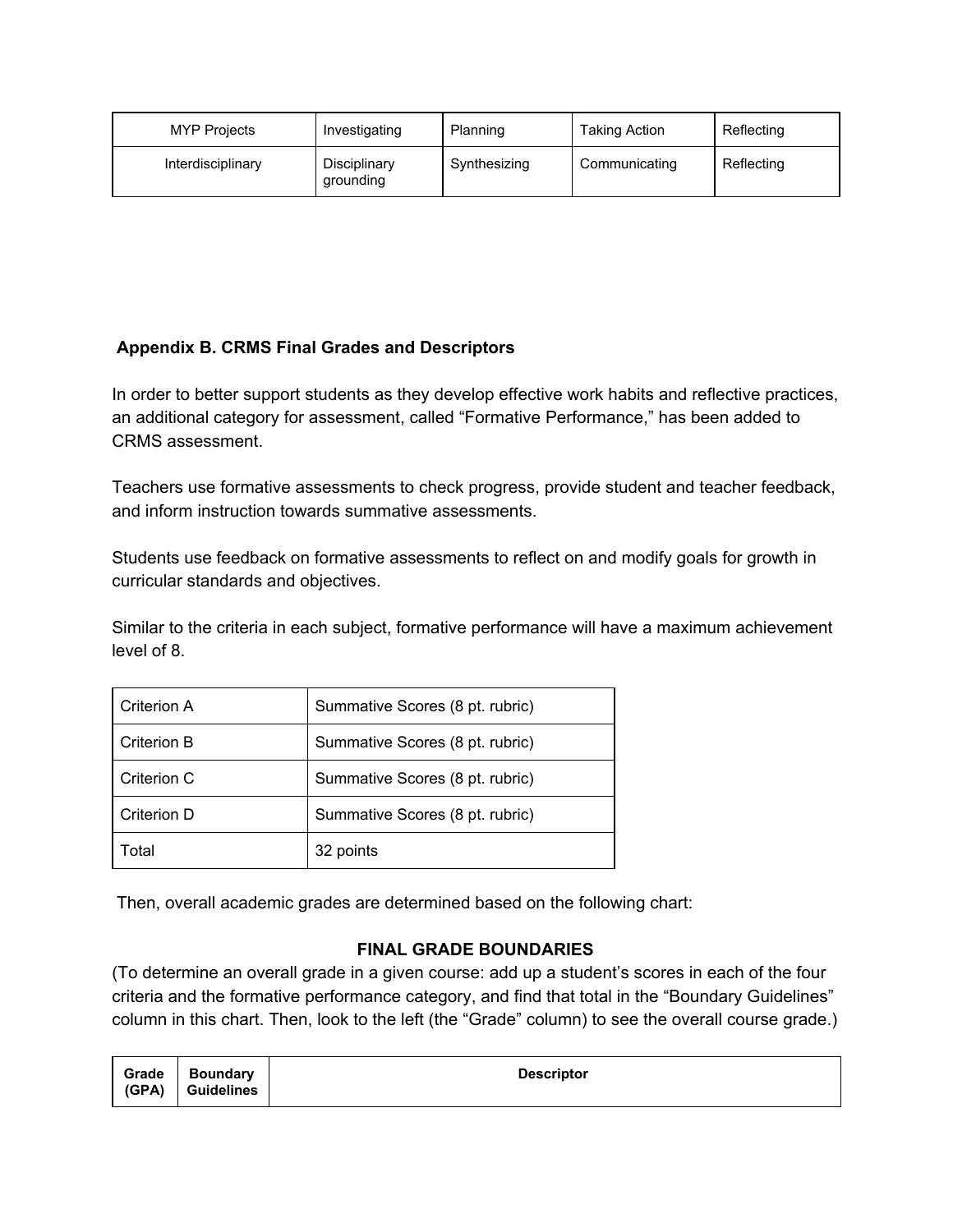| 1(F)                                 | $1-5$     | Produces work of very limited quality. Conveys many significant misunderstandings or<br>lacks understanding of most concepts and contexts. Very rarely demonstrates critical or<br>creative thinking around course content and skills. Very inflexible in the use of knowledge<br>and skills                                                                                               |
|--------------------------------------|-----------|--------------------------------------------------------------------------------------------------------------------------------------------------------------------------------------------------------------------------------------------------------------------------------------------------------------------------------------------------------------------------------------------|
| 2(F)                                 | $6-9$     | Produces work of limited quality. Expresses misunderstandings or significant gaps in<br>understanding for many concepts and contexts. Infrequently demonstrates critical or<br>creative thinking around course content and skills. Generally inflexible in the use and<br>application of knowledge and skills.                                                                             |
| 3(D)                                 | $10 - 14$ | Produces work of acceptable quality. Communicates basic understanding of many<br>concepts and contexts, with occasional significant misunderstandings or gaps. Begins to<br>demonstrate some basic critical and creative thinking around course content and skills. Is<br>often inflexible in the use of knowledge and skills, requiring support even in familiar<br>classroom situations. |
| 4(C)                                 | $15 - 18$ | Produces good-quality work. Communicates basic understanding of most concepts and<br>contexts with few misunderstandings and minor gaps. Often demonstrates basic critical<br>and creative thinking around course content and skills. Uses knowledge and skills with<br>some flexibility in familiar classroom situations, but requires support in unfamiliar<br>situations.               |
| $\overline{\mathbf{5}}$<br>$(B+, B)$ | 19-23     | Produces generally high-quality work. Communicates secure understanding of concepts<br>and contexts. Demonstrates critical and creative thinking, sometimes with sophistication,<br>around course content and skills. Uses knowledge and skills in familiar classroom and<br>real-world situations and, with support, in some unfamiliar real-world situations.                            |
| 6(A)                                 | 24-27     | Produces high-quality, occasionally innovative wo rk. Communicates extensive<br>understanding of concepts and contexts. Demonstrates critical and creative thinking,<br>frequently with sophistication, around course content and skills. Uses knowledge and<br>skills in familiar and unfamiliar classroom and real-world situations, often with<br>independence.                         |
| $\overline{7}$<br>$(A+,A)$           | 28-32     | Produces high-quality, frequently innovative work. Communicates comprehensive,<br>nuanced understanding of concepts and contexts. Consistently demonstrates<br>sophisticated critical and creative thinking around course content and skills. Frequently<br>transfers knowledge and skills with independence and expertise in a variety of complex<br>classroom and real-world situations. |

# **Appendix C. Frequently Asked Questions**

1. What does MYP stand for?

MYP: Middle Years Programme (the International Baccalaureate's program for students aged 11-16, based on the principles of holistic learning, intercultural awareness, communication, and concept-based teaching and learning)

2. What are criteria?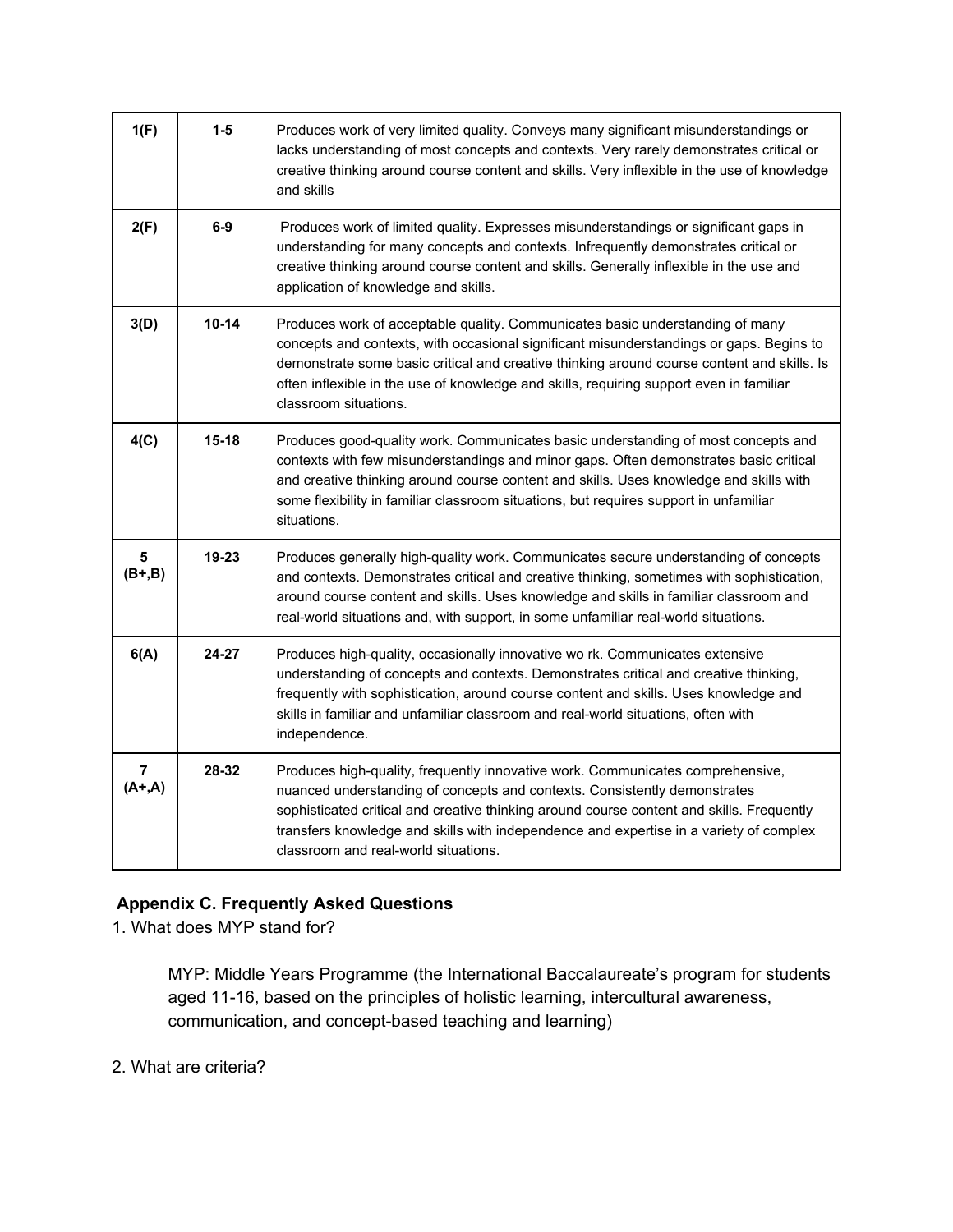Criteria are the "categories" of assessment for students. They are the broad skill areas that are important in each subject. Each MYP subject has unique criteria, and student work is assessed in one or more of these "categories". See Appendix A for the full list of MYP criteria.

3. Why do you use criteria instead of categories like tests, quizzes, class participation, etc.?

We use criteria because we believe that it leads to more consistent scoring across all years of the MYP. Students see the same criteria in each subject over the course of five years, and every teacher in a given subject scores student work using the same criteria. This gives students, their parents, and their teachers a more consistent picture of their achievement over time. Though many people are used to averages and percentages for grading – they are easy to compute and present – these can lead to grades that don't necessarily reflect what a student can really do in a given subject. If a teacher includes class participation or extra credit, then their students' grades are not really a reflection of skill and academic achievement. We want student scores at CRMS to be as reliable and consistent as they can be, which is why we are enthusiastic about the criteria we use to score student work.

4. What is formative assessment?

Formative assessment is "assessment for learning." Put simply, formative assessment is what students, parents, and teachers use to check student progress toward course learning objectives and criteria. A quick analogy: a coach (sports, music, acting, etc.) uses practice sessions or lessons or rehearsals to introduce new skills, to let their players or pupils practice those skills, and to provide valuable feedback to players/pupils about how they are doing. In the same way, CRMS teachers provide formative assessments to their students so that they can learn and practice. It is very important that students complete their formative work, so that they can practice and get feedback on how they are doing. When students don't practice well or neglect practice, their performance on "game day" or at the concert or opening night is not as good as it could have been. As a way to build both skills and habits that lead to success, formative assessment is a really important part of learning at CRMS.

5. What is summative assessment?

Summative assessment is "assessment of learning." Put simply, summative assessment is the measure we use to see whether students met unit or course objectives. It happens at the end of a period of learning or unit of study, and it is the same as "game day" or the performance (recital, concert, etc.) for which people put in hours and hours of preparation. "Game day" performances (summative assessments at CRMS) are used to judge whether objectives and expectations have been met after a period of teaching and learning.